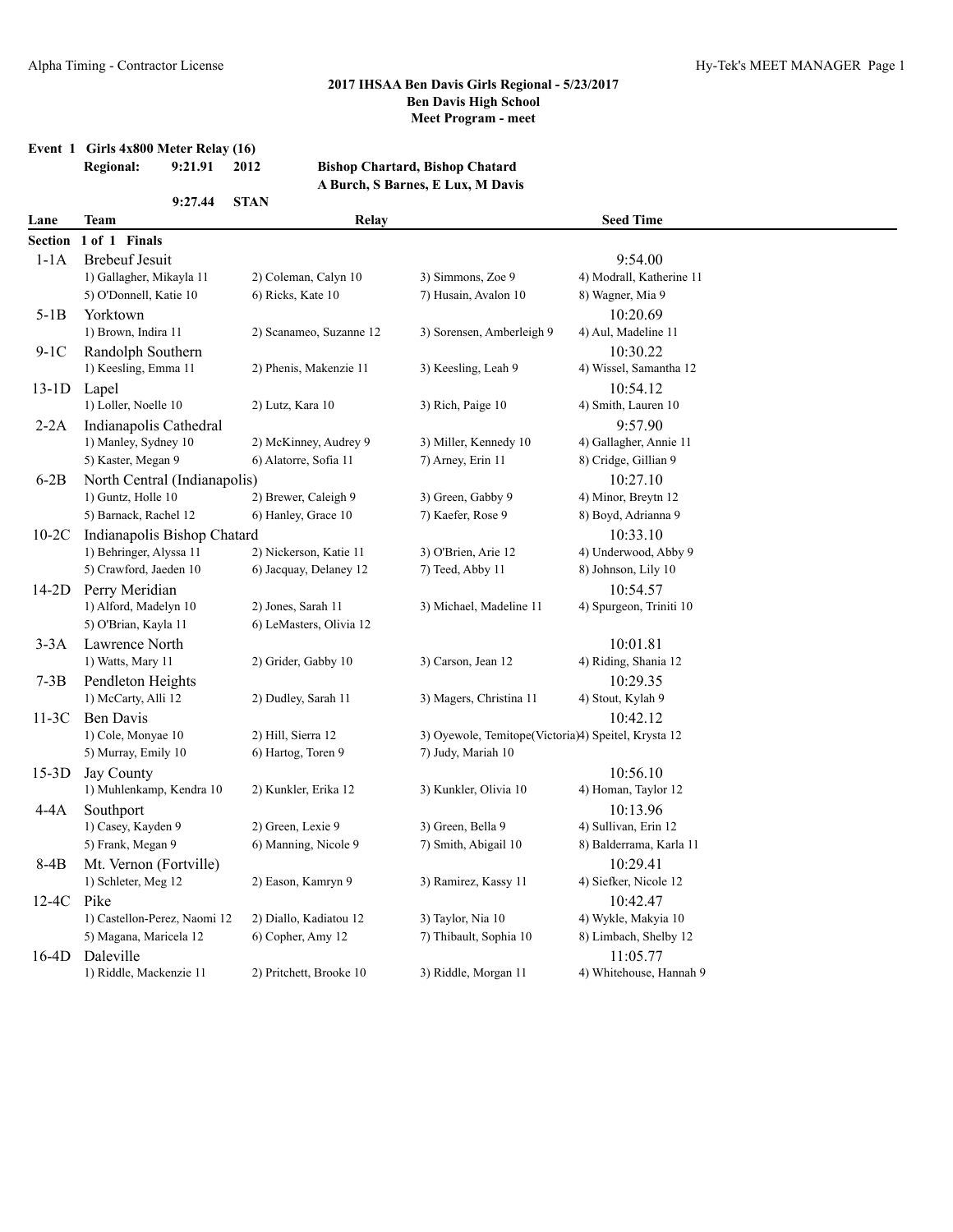|     | Event 16 Girls Pole Vault (19) |             |    |                               |                  |  |
|-----|--------------------------------|-------------|----|-------------------------------|------------------|--|
|     | <b>Regional:</b><br>$13 - 01$  | 2009        |    | <b>McCardwell - Pendleton</b> |                  |  |
|     | <b>Regional:</b><br>$13 - 01$  | 2010        |    | <b>Margo Tucker</b>           |                  |  |
|     | $11-04.00$                     | <b>STAN</b> |    |                               |                  |  |
| Pos | Name                           |             |    | Year School                   | <b>Seed Mark</b> |  |
|     | Flight 1 of 1 Finals           |             |    |                               |                  |  |
|     | Dollinger, Arianna             |             | 11 | Muncie Central                | 7-00.00          |  |
| 2   | Smith, Grace                   |             | 10 | New Castle                    | 7-06.00          |  |
| 3   | Yeadon, Grace                  |             | 11 | Mt. Vernon (Fortville)        | 7-06.00          |  |
| 4   | Mernitz, Kendrick              |             | 9  | Indianapolis Cathedral        | 8-00.00          |  |
| 5   | Nyameengu, Sylvia              |             | 10 | Ben Davis                     | 8-00.00          |  |
| 6   | Sublett, Jacquelyn             |             | 12 | <b>Brebeuf Jesuit</b>         | 8-00.00          |  |
| 7   | Nash, Bridget                  |             | 11 | Indianapolis Bishop Chatard   | 8-00.00          |  |
| 8   | Kunkel, Kaitlynn               |             | 12 | Perry Meridian                | 8-06.00          |  |
| 9   | Johnson, Taryn                 |             | 11 | North Central (Indianapolis)  | 8-06.00          |  |
| 10  | Hart, Emma                     |             | 10 | Decatur Central               | 8-06.00          |  |
| 11  | Jaeger, Audrey                 |             | 10 | Indianapolis Bishop Chatard   | 8-06.00          |  |
| 12  | Shaw, Taylor                   |             | 11 | Delta                         | 8-06.00          |  |
| 13  | Bakk, Carolyn                  |             | 10 | Lawrence North                | 10-00.00         |  |
| 14  | Jackson, Kya                   |             | 12 | Pike                          | 10-00.00         |  |
| 15  | Neu, Graycen                   |             | 10 | Delta                         | $10 - 00.00$     |  |
| 16  | Steinhardt, Sydney             |             | 12 | Lawrence Central              | 10-00.00         |  |
| 17  | McIntyre, Grace                |             | 11 | North Central (Indianapolis)  | 10-04.00         |  |
| 18  | Young, Megan                   |             |    | Indianapolis Cardinal Ritter  | 10-08.00         |  |
| 19  | Moore, Adrianna                |             | 11 | Pike                          | 10-08.00         |  |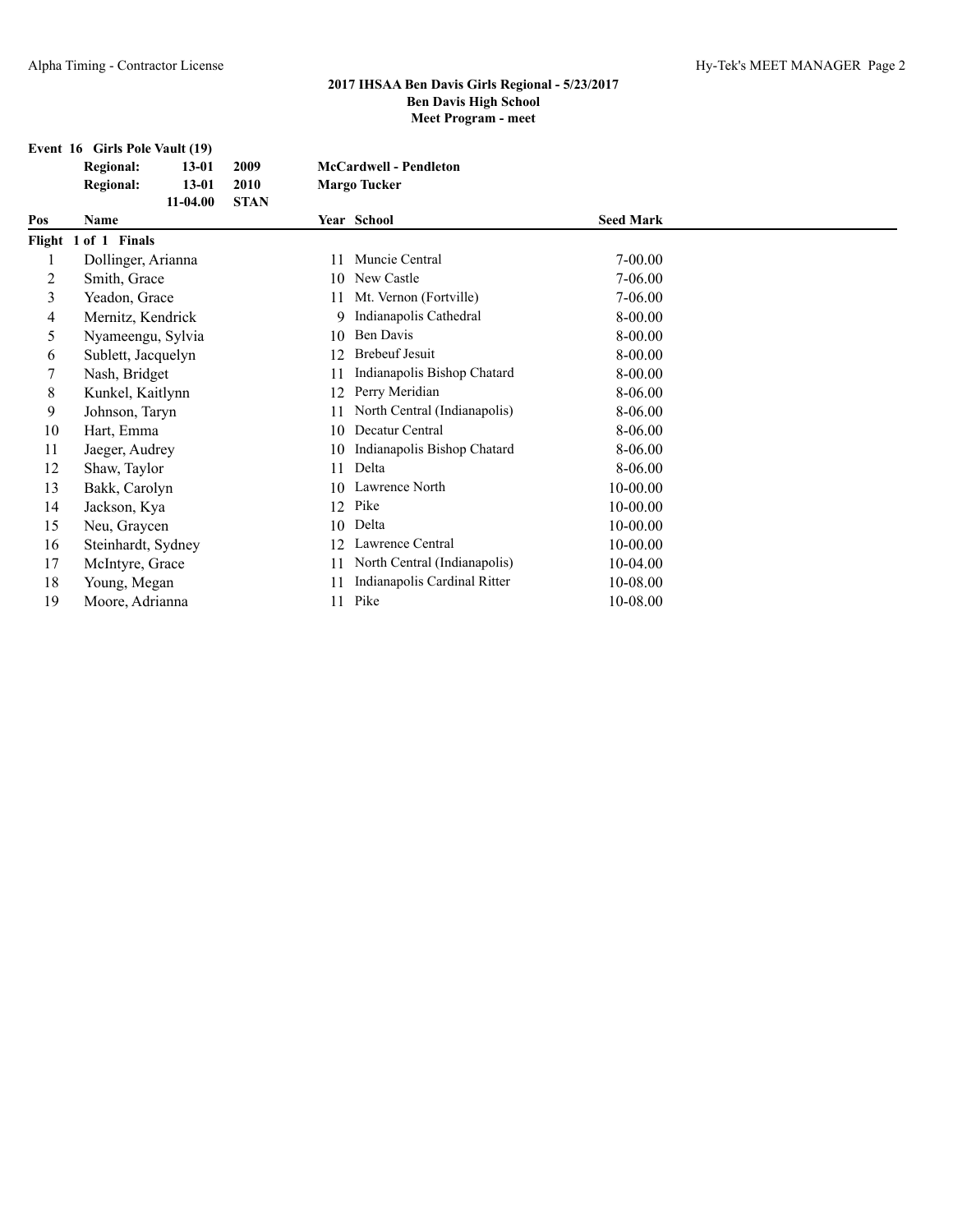# **Event 14 Girls Discus Throw (16)**

**Top 9 to finals, 2 flights**

**Measure to the nearest lesser FULL INCH**

|                  | Regional: 155-08.50     | 2014 | Adriana Brown, Lawrence Cen        |
|------------------|-------------------------|------|------------------------------------|
| <b>Regional:</b> | $155-08.50$ $5/27/2014$ |      | <b>Adriana Brown, Lawrence Cen</b> |
|                  | 127-03 STAN             |      |                                    |

| Pos | Name                  |    | Year School                     | <b>Seed Mark</b> |             |  |
|-----|-----------------------|----|---------------------------------|------------------|-------------|--|
|     | Flight 1 of 1 Finals  |    |                                 |                  |             |  |
|     | Marlatt, Megan        | 11 | Cowan                           | 99-06            |             |  |
| 2   | Smith, Kaily          | 9. | Cowan                           | 100-03           |             |  |
| 3   | Giles, Sydney         | 12 | Indianapolis Cathedral          | 104-05           |             |  |
| 4   | Akinrinsola, Simisola | 11 | Ben Davis                       | 104-08           |             |  |
| 5   | Rendell, Mercedes     | 10 | Lawrence North                  | 106-11           |             |  |
| 6   | Pierce, Michellle     | 11 | Heritage Christian              | 109-10           |             |  |
|     | Flight, Taylor        | 12 | Pike                            | 110-01           |             |  |
| 8   | Lawrence, Maddie      | 9  | Winchester Community            | 112-05           |             |  |
| 9   | Counceller, Skylar    | 10 | Shenandoah                      | 116-07.50        |             |  |
| 10  | Carter, Princess      | 12 | Lawrence North                  | 121-00.25        |             |  |
| 11  | Warner, Caroline      | 12 | New Castle                      | 122-11           |             |  |
| 12  | Ortman, Jordan        | 11 | Indianapolis Bishop Chatard     | 126-02           |             |  |
| 13  | Ford, Nijah           | 11 | North Central (Indianapolis)    | 129-01           | <b>STAN</b> |  |
| 14  | Sims, Jaylinn         | 12 | Ben Davis                       | 132-05           | <b>STAN</b> |  |
| 15  | Hill, Sadie           | 11 | Perry Meridian                  | 134-00           | <b>STAN</b> |  |
| 16  | Avant, KayJah         |    | 12 North Central (Indianapolis) | 139-08           | <b>STAN</b> |  |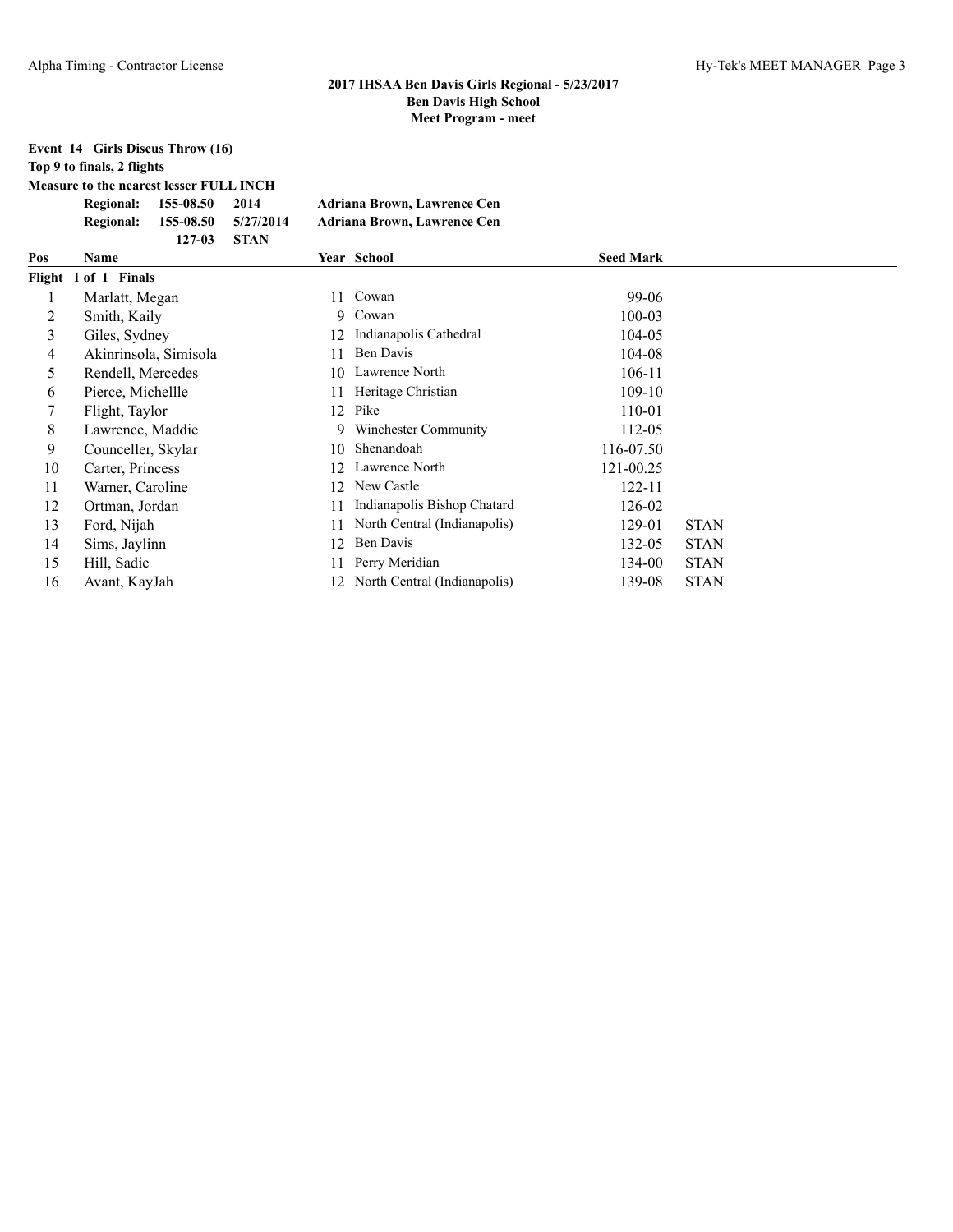#### **Event 13 Girls High Jump (16)**

**Regional: 5-07.50 2007 Breslin - Cathedral 5-04.25 STAN Pos Name Year School Seed Mark Flight 1 of 1 Finals** 1 Sowell, Shaunyae 10 North Central (Indianapolis) 4-08.00 2 Cox, Katie 11 Anderson Preparatory Academy 4-10.00 3 Garringer, Kendal 10 Jay County 4-10.00 4 Jones, Briana 10 Ben Davis 4-10.00 5 Shreve, Audrey 12 Jay County 4-10.00 6 Haney, Miranda 10 Monroe Central 4-10.00<br>
7 Coleman Calvn 10 Brebeuf Jesuit 4-10.00 7 Coleman, Calyn 10 Brebeuf Jesuit 4-10.00 8 Bryant, Melajah 10 Muncie Central 5-00.00 9 Marshall, Marisa 11 Pendleton Heights 5-00.00 10 Barnes, Aaliyah 11 Muncie Central 5-00.00 11 Fields, Bailey 12 Southport 5-00.00 12 Norwood, Jai-Lyn 11 Lawrence Central 5-00.00 13 Baird, Caitlin 10 Perry Meridian 5-01.00 14 Orr, Heather 12 Perry Meridian 5-01.00 15 Sander, Allison 12 Knightstown 5-02.00 16 Goss, Khera 9 Ben Davis 5-04.25 STAN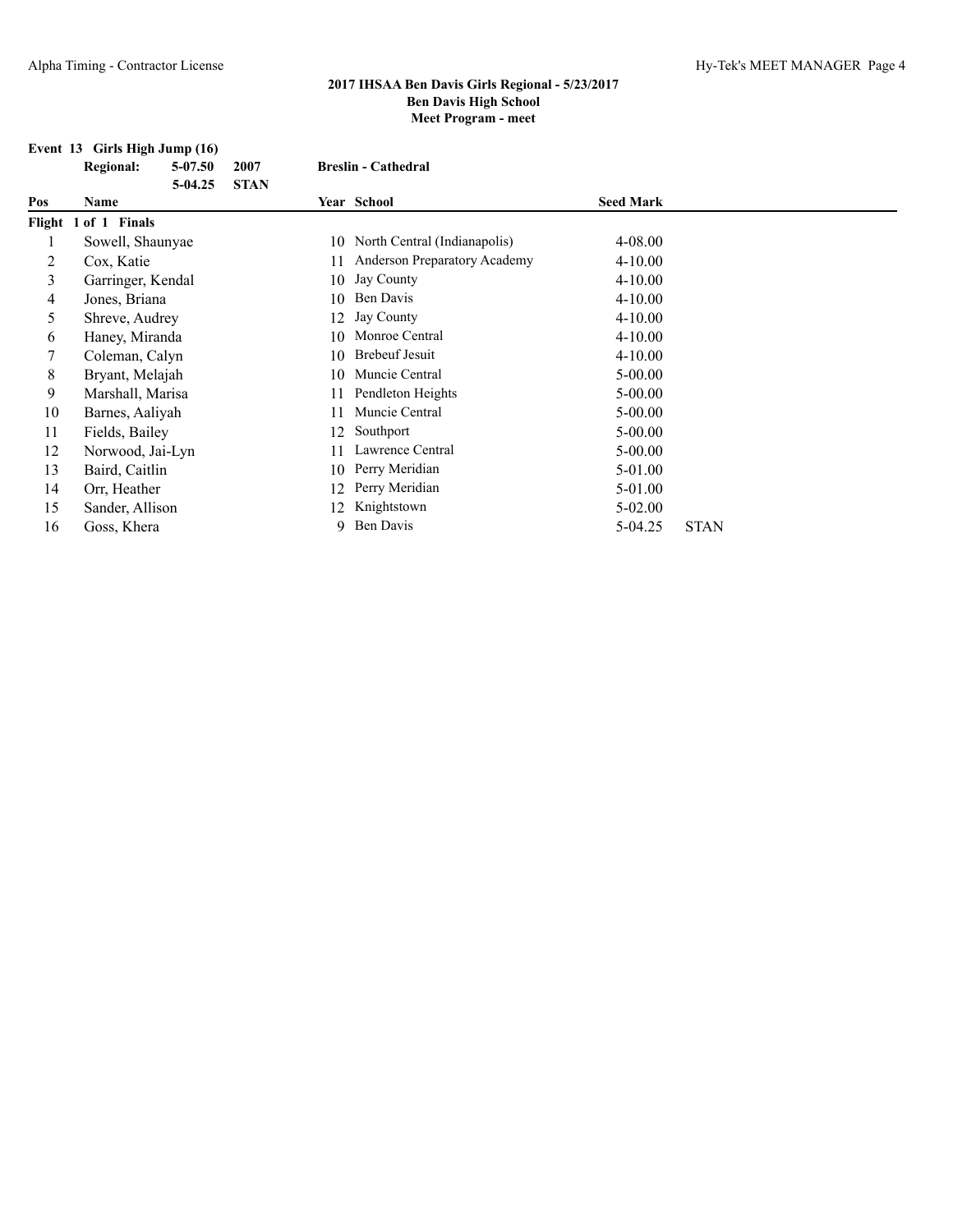#### **Event 12 Girls Long Jump (16) Top 9 to finals, 2 flights**

**Measure to the nearest lesser 1/4 inch**

|                | <b>Regional:</b><br>$19-05$<br>2007 | <b>Young - Muncie Central</b>      |                         |
|----------------|-------------------------------------|------------------------------------|-------------------------|
| Pos            | 17-10.75<br><b>STAN</b><br>Name     | Year School                        | <b>Seed Mark</b>        |
|                | Flight 1 of 1 Finals                |                                    |                         |
|                | East, Stella                        | Delta<br>11                        | 15-03.25                |
| 2              | McCloud, Jahla                      | Liberty Christian                  | 15-06.50                |
| 3              | Lehman, Alicia                      | North Central (Indianapolis)<br>11 | 15-07.50                |
| $\overline{4}$ | Webster, Jada                       | Lawrence North<br>10               | 15-10.50                |
| 5              | Laux, Lucy                          | Jay County<br>11                   | 15-11.00                |
| 6              | Faidley, Hope                       | Heritage Christian<br>12           | 15-11.25                |
|                | Jaeger, Audrey                      | Indianapolis Bishop Chatard<br>10  | 16-00.25                |
| 8              | Mappes, Bekah                       | Southport<br>9                     | 16-02.00                |
| 9              | DiBiasio, Katarina                  | Monroe Central<br>12               | 16-02.25                |
| 10             | Sander, Allison                     | Knightstown<br>12                  | 16-08.00                |
| 11             | Campbell, Ralen                     | Ben Davis<br>12                    | 16-09.00                |
| 12             | Gomillia, Anajah                    | Ben Davis<br>10                    | 16-10.25                |
| 13             | Jones, Jimmesia                     | Lawrence Central<br>11             | 16-10.50                |
| 14             | Sowell, Shaunyae                    | 10 North Central (Indianapolis)    | 16-11.00                |
| 15             | Ricker-Hurley, Kamrin               | Pike<br>9                          | 17-03.00                |
| 16             | Norwood, Jai-Lyn                    | Lawrence Central                   | 18-04.50<br><b>STAN</b> |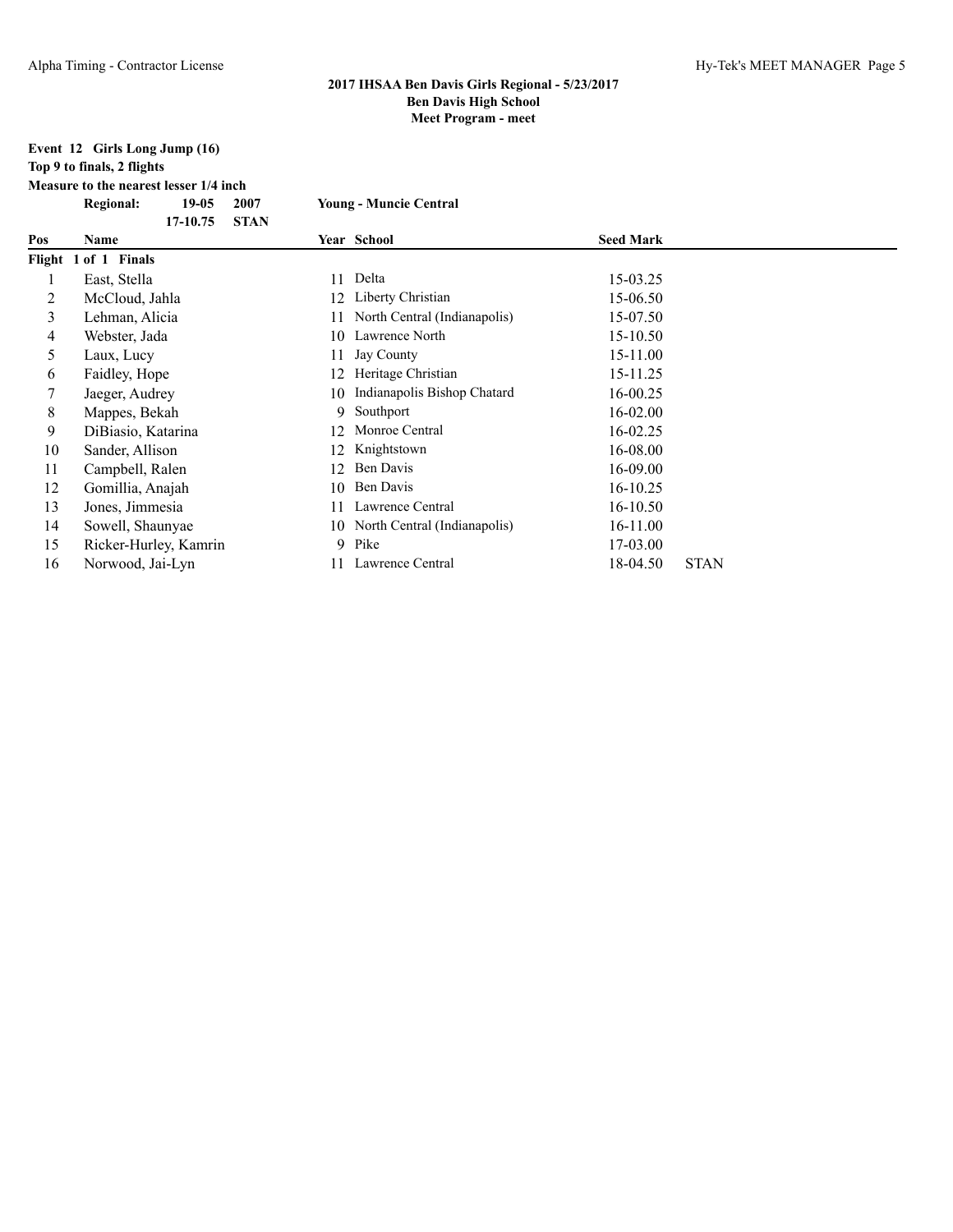# **Event 2 Girls 100 Meter Dash (16)**

**9 Advance: Top 2 Each Heat plus Next 5 Best Times**

| <b>Regional:</b> | 11.86 2014 |  | Lynna Irby, Pike |  |
|------------------|------------|--|------------------|--|
|------------------|------------|--|------------------|--|

**12.34 STAN**

**Regional: 11.86 5/27/2014 Lynna Irby, Pike**

| Lane | <b>Name</b>               |    | Year School                     | <b>Seed Time</b> |             |
|------|---------------------------|----|---------------------------------|------------------|-------------|
|      | Heat 1 of 2 Preliminaries |    |                                 |                  |             |
| 1    | Webster, Jada             | 10 | Lawrence North                  | 14.63            |             |
| 2    | DiBiasio, Katarina        | 12 | Monroe Central                  | 13.72            |             |
| 3    | Ross, Jailyn              |    | 10 Pike                         | 13.12            |             |
| 4    | Brown, Sheniya            | 11 | Ben Davis                       | 12.91            |             |
| 5    | Irby, Lynna               |    | 12 Pike                         | 12.21            | <b>STAN</b> |
| 6    | Blue, Skylynn             |    | 9 North Central (Indianapolis)  | 12.93            |             |
|      | Steinhardt, Sydney        |    | 12 Lawrence Central             | 13.17            |             |
| 8    | Bawn, Kirsten             |    | 11 Delta                        | 13.88            |             |
|      | Heat 2 of 2 Preliminaries |    |                                 |                  |             |
|      | Colvin, Nijah             |    | 12 Lawrence North               | 14.51            |             |
|      | Collester, Rebecca        |    | 12 Indianapolis Cardinal Ritter | 13.69            |             |
| 3    | Hunter, Iyanla            | 10 | Perry Meridian                  | 13.07            |             |
| 4    | Simmons-Avant, Kyara      | 12 | Ben Davis                       | 12.32            | <b>STAN</b> |
| 5.   | Killebrew, Semira         | 10 | <b>Brebeuf Jesuit</b>           | 12.28            | <b>STAN</b> |
| 6    | Perkins, Toni             | 11 | Indianapolis Arlington          | 12.98            |             |
|      | Laux, Lucy                | 11 | Jay County                      | 13.64            |             |
| 8    | Hamilton, Staisha         | 10 | Anderson                        | 14.21            |             |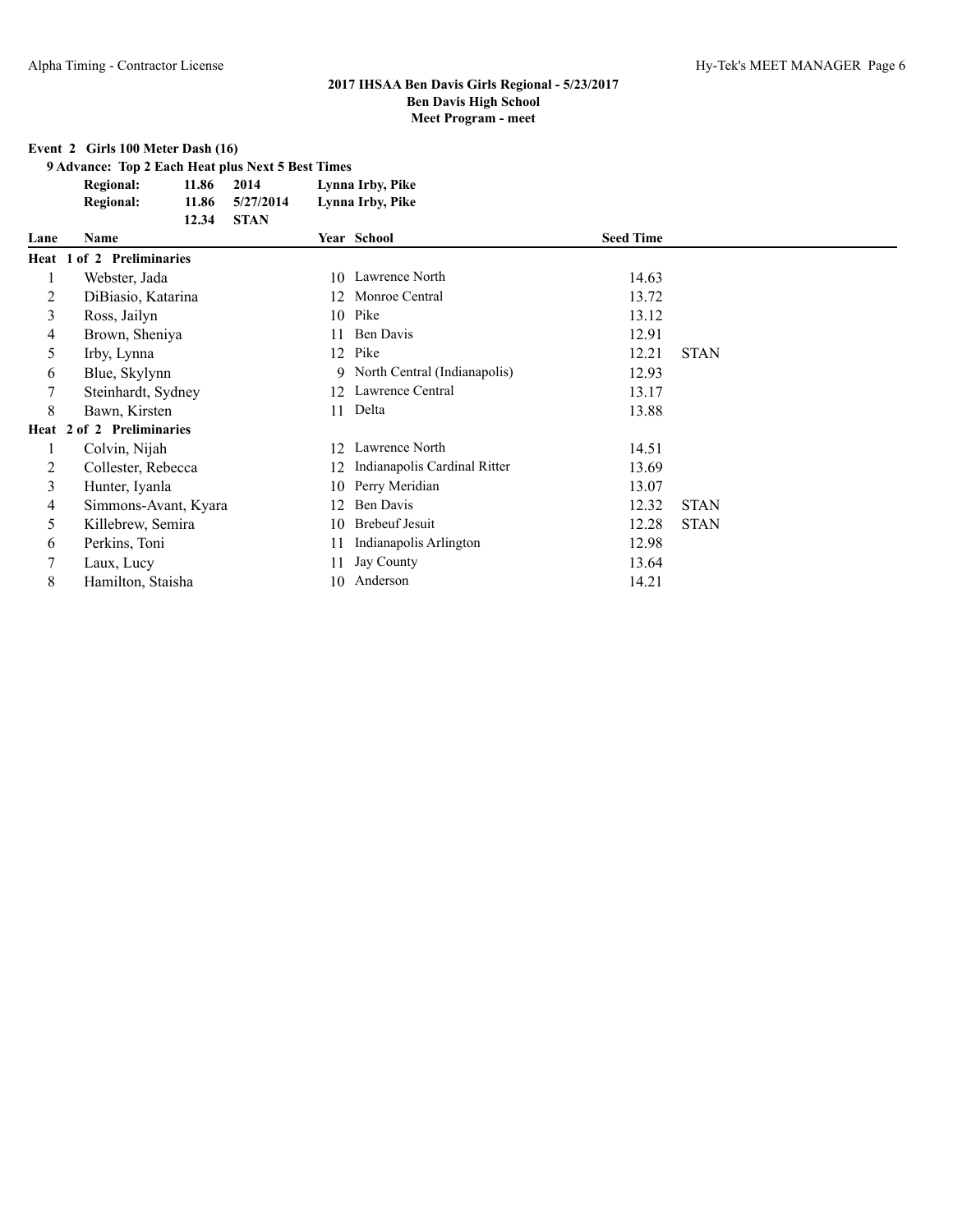## **Event 3 Girls 100 Meter Hurdles (16)**

**9 Advance: Top 2 Each Heat plus Next 5 Best Times**

**Regional: 14.33 2005 Ivy - Muncie Central**

|      | <b>STAN</b><br>15.00      |    |                                |                  |  |
|------|---------------------------|----|--------------------------------|------------------|--|
| Lane | Name                      |    | Year School                    | <b>Seed Time</b> |  |
|      | Heat 1 of 2 Preliminaries |    |                                |                  |  |
|      | Sander, Allison           |    | 12 Knightstown                 | 18.31            |  |
| 2    | Liette, Breea             | 11 | Jay County                     | 17.48            |  |
| 3    | Cooks, Areiahna           | 10 | Ben Davis                      | 16.34            |  |
| 4    | Robinson, Chanler         |    | 9 North Central (Indianapolis) | 16.08            |  |
| 5    | Simmons, De'Aira          |    | 11 Lawrence Central            | 15.44            |  |
| 6    | Ricker-Hurley, Kamrin     |    | 9 Pike                         | 16.12            |  |
|      | Speiser, Jackie           | 11 | Southport                      | 16.84            |  |
| 8    | Jennings, Candace         | 11 | Lawrence Central               | 17.60            |  |
|      | Heat 2 of 2 Preliminaries |    |                                |                  |  |
|      | Cox, Katie                | 11 | Anderson Preparatory Academy   | 18.24            |  |
| 2    | Barnes, Aaliyah           | 11 | Muncie Central                 | 17.40            |  |
| 3    | McCrady, Allison          | 11 | Delta                          | 16.32            |  |
| 4    | Brimmage, Leah            | 11 | Tindley                        | 15.77            |  |
| 5.   | Turner, Nakita            | 11 | <b>Brebeuf Jesuit</b>          | 15.58            |  |
| 6    | Rapp, Hannah              | 11 | Yorktown                       | 16.31            |  |
|      | Johnson, MaKayla          | 10 | Ben Davis                      | 17.16            |  |
| 8    | Rudy, Macee               | 12 | Shenandoah                     | 17.75            |  |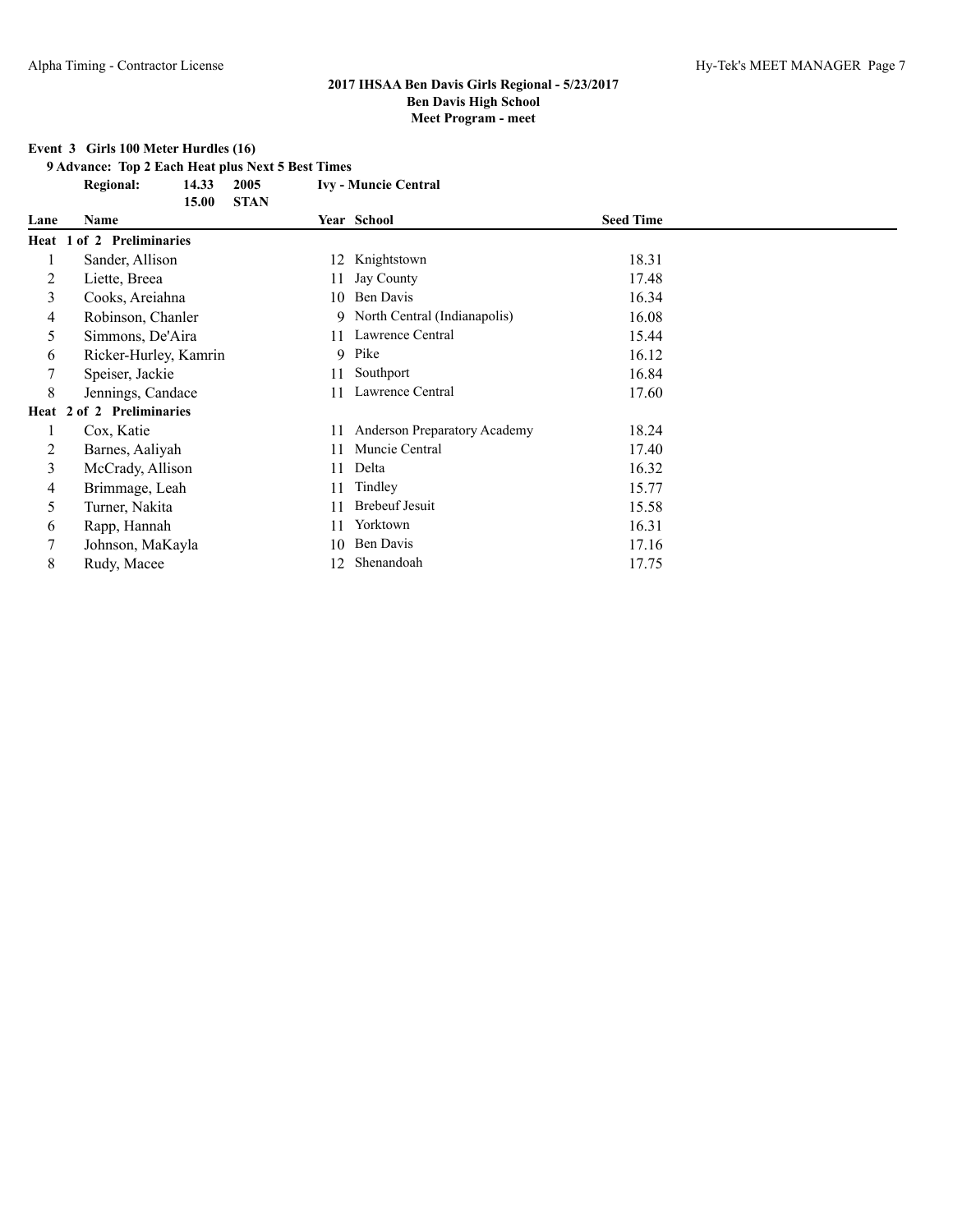# **Event 4 Girls 200 Meter Dash (16)**

**9 Advance: Top 2 Each Heat plus Next 5 Best Times**

**Regional: 24.47 2012 Chelsea Yeadon, Pike**

|      | 25.41                     | <b>STAN</b> |                              |                  |             |
|------|---------------------------|-------------|------------------------------|------------------|-------------|
| Lane | Name                      |             | Year School                  | <b>Seed Time</b> |             |
|      | Heat 1 of 2 Preliminaries |             |                              |                  |             |
|      | Colvin, Nijah             | 12          | Lawrence North               | 29.36            |             |
| 2    | Morgan, Kelsey            | 11.         | Yorktown                     | 27.62            |             |
| 3    | Gayden, Terranecia        | 12          | Perry Meridian               | 27.12            |             |
| 4    | Irby, Lynna               | 12          | Pike                         | 24.82            | <b>STAN</b> |
| 5    | Ross, Jailyn              | 10          | Pike                         | 26.18            |             |
| 6    | Brown, Sheniya            | 11          | Ben Davis                    | 26.19            |             |
|      | Robinson, Alyssa          | 10          | North Central (Indianapolis) | 27.21            |             |
| 8    | Gunn, Lauren              | 9           | Lawrence North               | 27.63            |             |
|      | Heat 2 of 2 Preliminaries |             |                              |                  |             |
|      | Hamilton, Staisha         | 10          | Anderson                     | 28.47            |             |
| 2    | DiBiasio, Katarina        | 12          | Monroe Central               | 27.53            |             |
| 3    | Hunter, Iyanla            | 10          | Perry Meridian               | 27.06            |             |
| 4    | Simmons-Avant, Kyara      | 12          | Ben Davis                    | 25.04            | <b>STAN</b> |
| 5    | Killebrew, Semira         | 10          | <b>Brebeuf Jesuit</b>        | 25.50            |             |
| 6    | Miles, Amani              | 12          | North Central (Indianapolis) | 26.84            |             |
|      | Ezell, Alex               | 10          | <b>Brebeuf Jesuit</b>        | 27.29            |             |
| 8    | Stigleman, Calli          |             | 9 Jay County                 | 28.13            |             |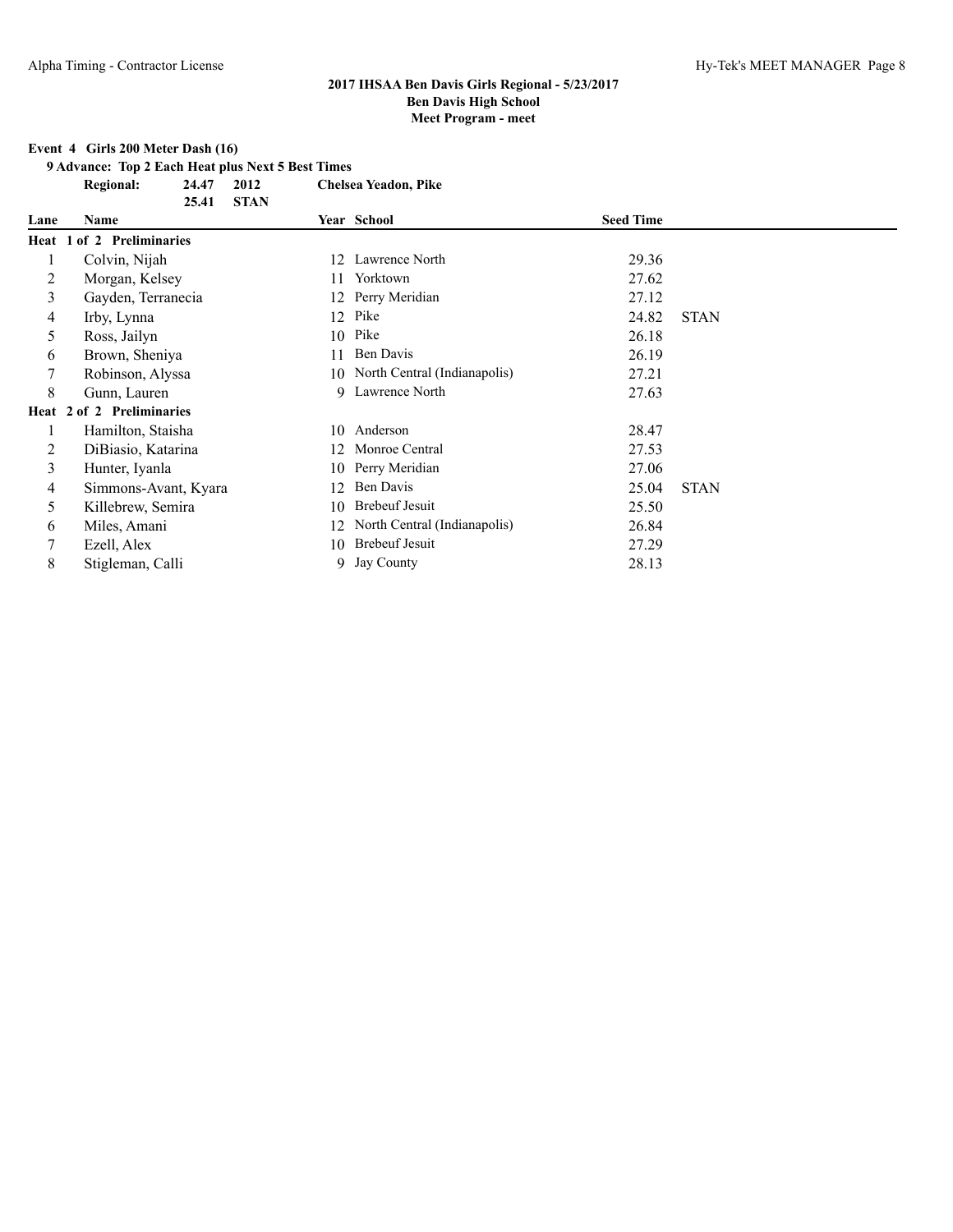# **Event 5 Girls 1600 Meter Run (16)**<br>Regional: 5:03.98 2000

|      | <b>Regional:</b>      | 5:03.98<br>4:59.75 | 2000<br><b>STAN</b> |    | <b>Kremer - Bishop Chatard</b>  |                  |  |
|------|-----------------------|--------------------|---------------------|----|---------------------------------|------------------|--|
| Lane | Name                  |                    |                     |    | Year School                     | <b>Seed Time</b> |  |
|      | Section 1 of 1 Finals |                    |                     |    |                                 |                  |  |
|      | Cridge, Gillian       |                    |                     | 9  | Indianapolis Cathedral          | 5:29.00          |  |
| 2    | Blake, Kendall        |                    |                     | 12 | Indianapolis Cardinal Ritter    | 5:30.21          |  |
| 3    | Keesling, Leah        |                    |                     | 9  | Randolph Southern               | 5:22.42          |  |
| 4    | Sullivan, Erin        |                    |                     | 12 | Southport                       | 5:23.06          |  |
| 5    | Gallagher, Mikayla    |                    |                     | 11 | <b>Brebeuf Jesuit</b>           | 5:23.18          |  |
| 6    | Dean, Grace           |                    |                     | 10 | Lawrence North                  | 5:24.14          |  |
|      | Kaefer, Rose          |                    |                     |    | 9 North Central (Indianapolis)  | 5:34.11          |  |
| 8    | Hanley, Grace         |                    |                     |    | 10 North Central (Indianapolis) | 5:35.85          |  |
| 9    | Aul, Madeline         |                    |                     | 11 | Yorktown                        | 5:37.41          |  |
| 10   | Beagle, Jenna         |                    |                     | 11 | Park Tudor                      | 5:44.20          |  |
| 11   | Scanameo, Suzanne     |                    |                     | 12 | Yorktown                        | 5:45.75          |  |
| 12   | Brock, Catherine      |                    |                     | 12 | New Castle                      | 5:46.40          |  |
| 13   | Alatorre, Sofia       |                    |                     |    | Indianapolis Cathedral          | 5:46.41          |  |
| 14   | Thibault, Sophia      |                    |                     | 10 | Pike                            | 5:47.46          |  |
| 15   | Grider, Gabby         |                    |                     | 10 | Lawrence North                  | 5:48.18          |  |
| 16   | Muhlenkamp, Kendra    |                    |                     | 10 | Jay County                      | 5:53.84          |  |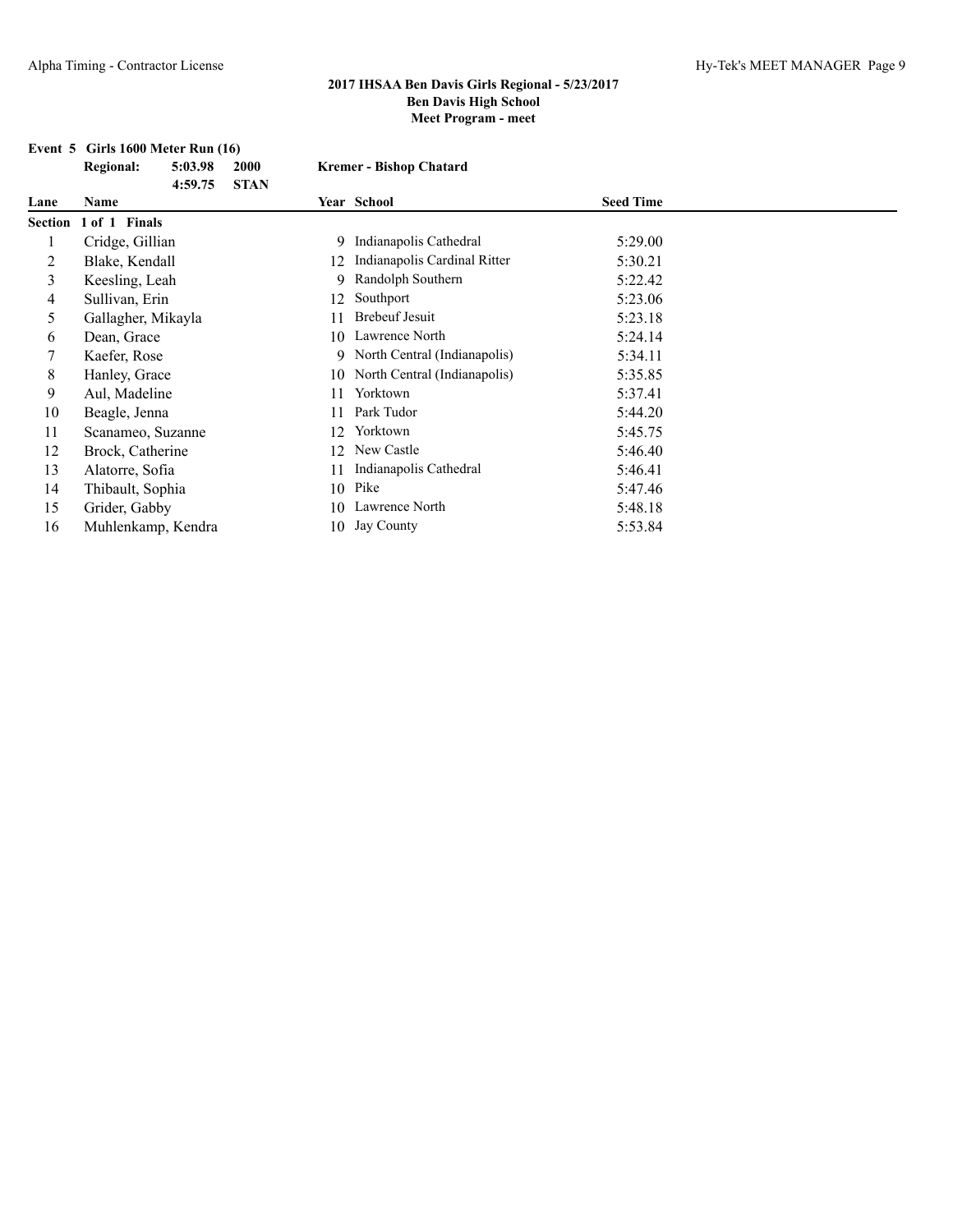#### **Event 6 Girls 4x100 Meter Relay (16)**

|         | <b>Regional:</b><br>46.86                 | 5/26/2015                | <b>Ben Davis, Ben Davis</b>              |                            |                                     |  |
|---------|-------------------------------------------|--------------------------|------------------------------------------|----------------------------|-------------------------------------|--|
|         |                                           |                          | S Brown, D Collier, K Simmons, R Woodson |                            |                                     |  |
|         | 48.41                                     | <b>STAN</b>              |                                          |                            |                                     |  |
| Lane    | <b>Team</b>                               |                          | Relay                                    |                            | <b>Seed Time</b>                    |  |
| Section | 1 of 2 Finals                             |                          |                                          |                            |                                     |  |
| 1       | Pendleton Heights                         |                          |                                          |                            | 55.40                               |  |
|         | 1) Cowger, Kate 11                        | 2) McKinney, Betsy 9     | 3) Zehr, Cassie 10                       |                            | 4) Byars, Devyn 11                  |  |
| 2       | Jay County                                |                          |                                          |                            | 53.10                               |  |
|         | 1) Bullard, Karlie 10                     | 2) Stigleman, Calli 9    | 3) Homan, Taylor 12                      |                            | 4) Laux, Lucy 11                    |  |
| 3       | Muncie Central                            |                          |                                          |                            | 53.06                               |  |
|         | 1) Carter, Nyla 12                        | 2) Bryant, Melajah 10    | 3) Peak, Precious 12                     |                            | 4) Barnes, Aaliyah 11               |  |
| 4       | Indianapolis Cathedral                    |                          |                                          |                            | 52.42                               |  |
|         | 1) Dolan, Erin 11                         | 2) Hay, Danielle 11      | 3) Isaac, Clara 9                        |                            | 4) McKinney, Mady 10                |  |
|         | 5) Henderson, Chloe 11                    | 6) Richards, Courtney 11 | 7) Richards, Ashley 9                    |                            | 8) Sanchez, Elizabeth 10            |  |
| 5       | Lawrence North                            |                          |                                          |                            | 52.48                               |  |
|         | 1) Webster, Jada 10                       | 2) Gunn, Lauren 9        | 3) Colvin, Nijah 12                      |                            | 4) Donyae, Baker 10                 |  |
| 6       | Tindley                                   |                          |                                          |                            | 52.67                               |  |
|         | 1) Brimmage, Leah 11                      | 2) Gardner, Diamond 11   | 3) Mollet, Jaliava 9                     |                            | 4) Wilson, Mylicia 9                |  |
|         | 5) Weaver, Invictus 10                    |                          |                                          |                            |                                     |  |
| 7       | Randolph Southern                         |                          |                                          |                            | 53.28                               |  |
|         | 1) Wissel, Samantha 12                    | 2) Dalzell, Ashton 12    | 3) Kramer, Kennedy 12                    |                            | 4) House, Katlynn 10                |  |
|         | Section 2 of 2 Finals                     |                          |                                          |                            |                                     |  |
| 1       | Anderson                                  |                          |                                          |                            | 52.06                               |  |
|         | 1) Prado, Trinity 10                      | 2) Hudson, Ariahna 11    | 3) Welch, Amaani 11                      |                            | 4) Hamilton, Staisha 10             |  |
| 2       | Indianapolis Bishop Chatard               |                          |                                          |                            | 50.36                               |  |
|         | 1) Barnes, Beth 10                        | 2) Countryman, Ruby 9    | 3) Guess, Rebekkah 10                    |                            | 4) Phelps, Jenna 11                 |  |
|         | 5) Parker, Holli 9                        | 6) Jaeger, Audrey 10     |                                          |                            |                                     |  |
| 3       | Pike                                      |                          |                                          |                            | 50.35                               |  |
|         | 1) Miller, Ja'Niyah 9                     | 2) Rasdell, Raven 10     |                                          | 3) Ricker-Hurley, Kamrin 9 | 4) Ross, Jailyn 10                  |  |
|         | 5) Payne, Brooklyn 9                      | 6) Jackson, Kya 12       | 7) Litt, Taniqua 9                       |                            | 8) Agnew, Terrizha 10               |  |
| 4       | <b>Brebeuf Jesuit</b>                     |                          |                                          |                            | <b>STAN</b><br>47.74                |  |
|         | 1) Ezell, Alex 10                         | 2) Killebrew, Semira 10  | 3) Smith, Jordan 11                      |                            | 4) Turner, Nakita 11                |  |
|         | 5) Chestnut, Brooklyn 9                   | 6) Anderson, Yasmine 11  | 7) Gray, Taylor 10                       |                            | 8) Wagner, Mia 9                    |  |
| 5       | Ben Davis<br>1) Brown, Sheniya 11         | 2) Campbell, Ralen 12    | 3) Jones, DiAira 11                      |                            | 49.07<br>4) Simmons-Avant, Kyara 12 |  |
|         | 5) Coleman, Jada 10                       | 6) Gomillia, Anajah 10   |                                          |                            |                                     |  |
|         |                                           |                          |                                          |                            | 49.11                               |  |
| 6       | Lawrence Central<br>1) Jones, Jimmesia 11 | 2) Norwood, Jai-Lyn 11   | 3) Simmons, De'Aira 11                   |                            | 4) Wallace, Mariah 12               |  |
|         | 5) Parchman, Ayana 10                     | 6) Miller, Taylor 10     |                                          | 7) Steinhardt, Sydney 12   | 8) Jennings, Candace 11             |  |
| 7       | Southport                                 |                          |                                          |                            | 51.96                               |  |
|         | 1) Mappes, Bekah 9                        | 2) Person, Gabby 11      | 3) Shields, Lili 12                      |                            | 4) Speiser, Jackie 11               |  |
|         | 5) Piatt, Kierstin 9                      | 6) Scaggs, Olivia 9      | 7) Stevance, Alicia 9                    |                            | 8) Walker, Arianna 9                |  |
| 8       | Perry Meridian                            |                          |                                          |                            | 52.11                               |  |
|         | 1) Alexander, Tesa 9                      | 2) Gayden, Tyunna 11     |                                          | 3) Gayden, Terranecia 12   | 4) Greene, Georgia 10               |  |
|         | 5) Smiley, Marissa 9                      |                          |                                          |                            |                                     |  |
| 9       | Delta                                     |                          |                                          |                            | 52.36                               |  |
|         | 1) Moore, Sarah 9                         | 2) Neu, Graycen 10       | 3) Bawn, Kirsten 11                      |                            | 4) McCrady, Allison 11              |  |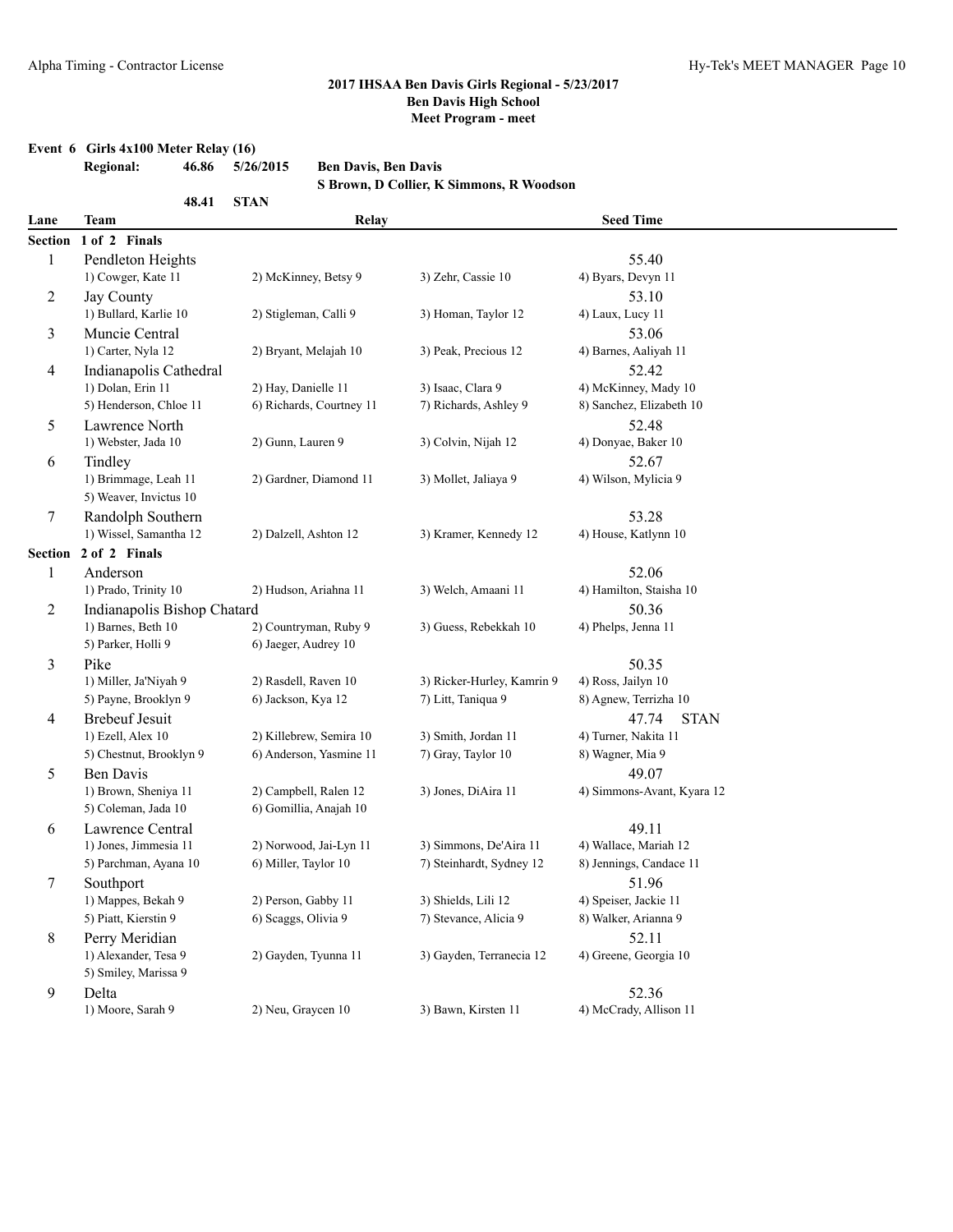## **Event 7 Girls 400 Meter Dash (16)**

| Regional: | 54.96 | 5/26/2015 | Lynna Irby, Pike |
|-----------|-------|-----------|------------------|
| Regional: | 55.09 | 5/27/2014 | Lynna Irby, Pike |
|           | 57.45 | - STAN    |                  |

| Lane           | Name               |     | Year School                  | <b>Seed Time</b> |             |  |
|----------------|--------------------|-----|------------------------------|------------------|-------------|--|
| Section        | 1 of 2 Finals      |     |                              |                  |             |  |
| 2              | Smith, Anna        |     | 9 Pendleton Heights          | 1:04.03          |             |  |
| 3              | Spence, Sophia     |     | 10 Union City                | 1:03.46          |             |  |
| 4              | Shafique, Hana     | 11  | Park Tudor                   | 1:02.22          |             |  |
| 5              | Stine, Taylor      | 10  | Eastern Hancock              | 1:02.52          |             |  |
| 6              | Lehman, Alicia     | 11  | North Central (Indianapolis) | 1:03.40          |             |  |
|                | Chestnut, Brooklyn |     | 9 Brebeuf Jesuit             | 1:03.76          |             |  |
| 8              | Eason, Kamryn      |     | 9 Mt. Vernon (Fortville)     | 1:04.95          |             |  |
| <b>Section</b> | 2 of 2 Finals      |     |                              |                  |             |  |
|                | Brown, Indira      | 11  | Yorktown                     | 1:01.65          |             |  |
| 2              | Miller, Kennedy    | 10  | Indianapolis Cathedral       | 1:00.38          |             |  |
| 3              | Hunter, Iyanla     | 10  | Perry Meridian               | 59.34            |             |  |
| 4              | Irby, Lynna        | 12  | Pike                         | 56.12            | <b>STAN</b> |  |
| 5              | Jones, Courtney    | 12. | North Central (Indianapolis) | 56.59            | <b>STAN</b> |  |
| 6              | Dietrick, Katie    | 10  | Indianapolis Bishop Chatard  | 58.28            |             |  |
|                | Bargue, Hannah     | 9   | Perry Meridian               | 59.80            |             |  |
| 8              | Morgan, Kelsey     | 11  | Yorktown                     | 1:00.61          |             |  |
| 9              | Manley, Sydney     | 10  | Indianapolis Cathedral       | 1:01.94          |             |  |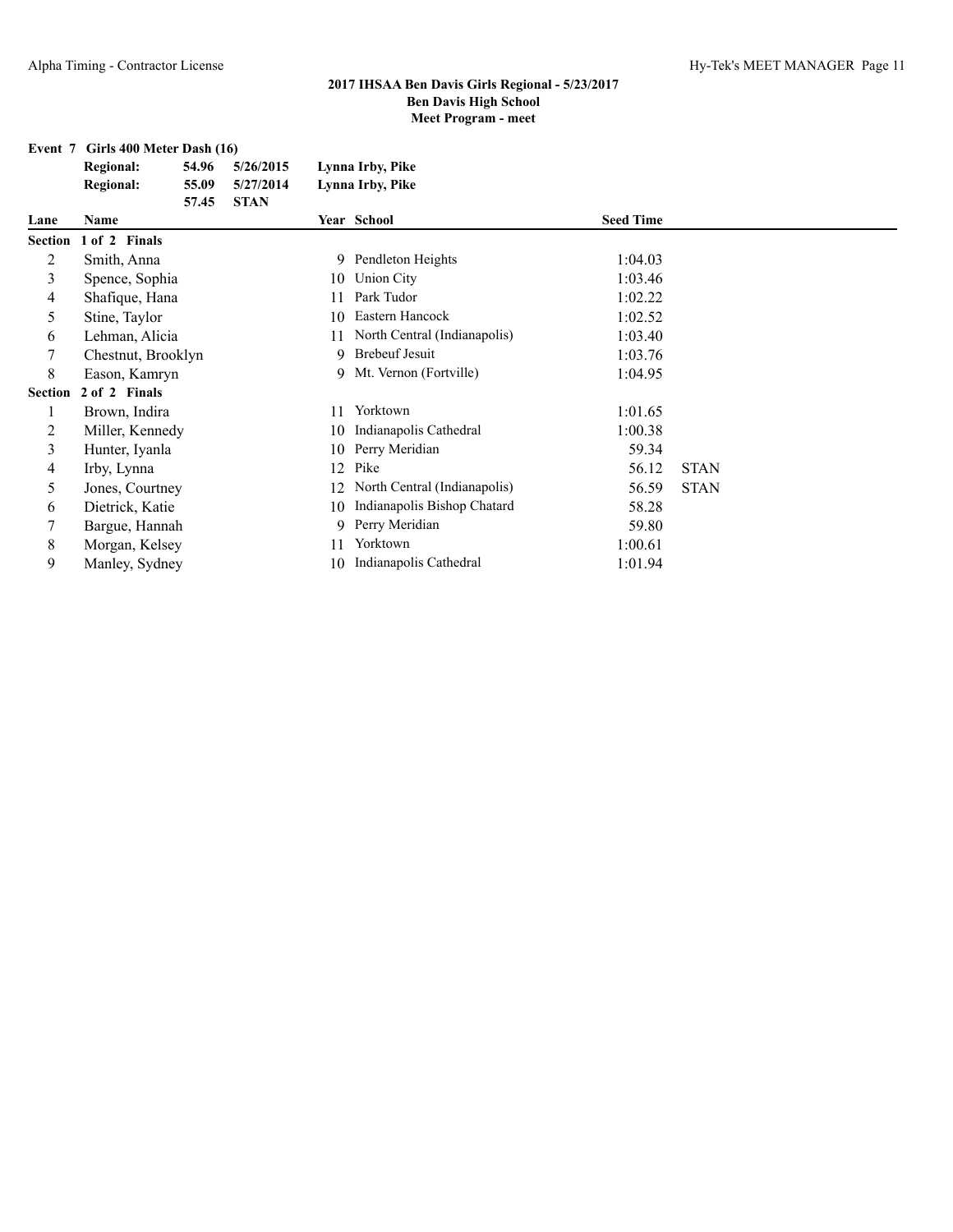#### **Event 8 Girls 300 Meter Hurdles (16)**

|                | <b>Regional:</b>          | 2014  |             | <b>Plenseh-tay Sakeuh, Lapel</b> |                                  |                  |
|----------------|---------------------------|-------|-------------|----------------------------------|----------------------------------|------------------|
|                | <b>Regional:</b><br>43.10 |       | 5/27/2014   |                                  | <b>Plenseh-tay Sakeuh, Lapel</b> |                  |
| Lane           | <b>Name</b>               | 45.36 | <b>STAN</b> |                                  | Year School                      | <b>Seed Time</b> |
| <b>Section</b> | 1 of 2 Finals             |       |             |                                  |                                  |                  |
| 2              | Marshall, Marisa          |       |             | 11                               | Pendleton Heights                | 51.57            |
| 3              | Cabello, Sarah            |       |             | 11                               | Liberty Christian                | 50.89            |
| 4              | Reeves, Gretchen          |       |             | 11                               | Indianapolis Cathedral           | 50.17            |
| 5              | Mansare, Kumba            |       |             | 9                                | Pike                             | 50.54            |
| 6              | Moore, Sarah              |       |             | 9                                | Delta                            | 50.65            |
| 7              | McCrady, Allison          |       |             | 11                               | Delta                            | 51.29            |
| 8              | Gates, Hannah             |       |             | 10                               | Eastern Hancock                  | 51.66            |
| <b>Section</b> | 2 of 2 Finals             |       |             |                                  |                                  |                  |
| 1              | Ricker-Hurley, Kamrin     |       |             |                                  | 9 Pike                           | 49.86            |
| 2              | Turner, Nakita            |       |             | 11                               | <b>Brebeuf Jesuit</b>            | 48.62            |
| 3              | Robinson, Chanler         |       |             | 9                                | North Central (Indianapolis)     | 47.95            |
| 4              | Barnes, Beth              |       |             | 10                               | Indianapolis Bishop Chatard      | 45.80            |
| 5              | Simmons, De'Aira          |       |             | 11                               | Lawrence Central                 | 46.22            |
| 6              | Rapp, Hannah              |       |             | 11                               | Yorktown                         | 46.39            |
| 7              | Speiser, Jackie           |       |             | 11                               | Southport                        | 48.00            |
| 8              | Faidley, Hope             |       |             | 12                               | Heritage Christian               | 49.86            |
| 9              | Altman, Marley            |       |             | 10                               | <b>Brebeuf Jesuit</b>            | 49.87            |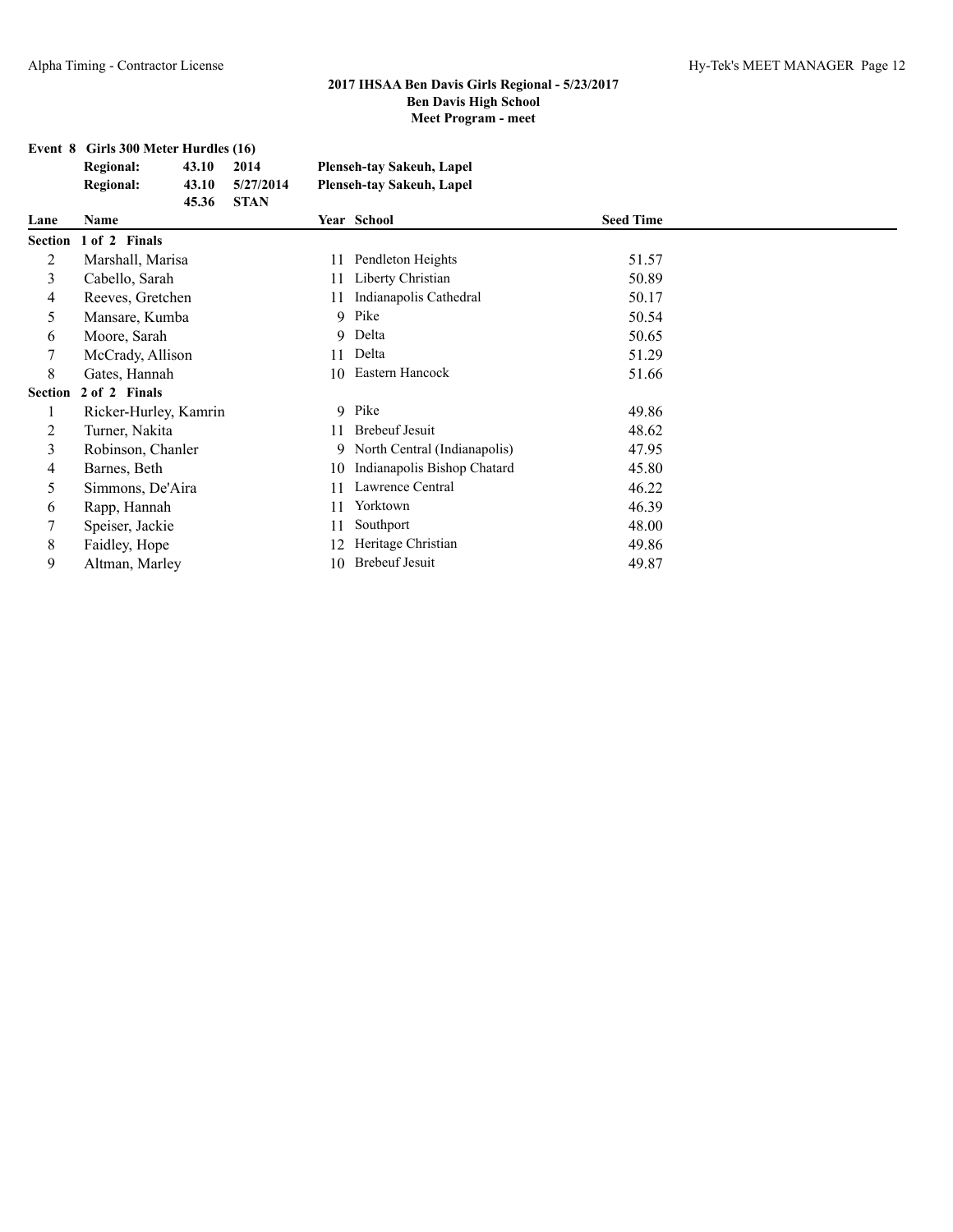#### **Event 9 Girls 800 Meter Run (16) Regional: 2:13.31 2004 Kincy - Lawrence North**

| Lane | Name             |              | <b>Year School</b>     | <b>Seed Time</b> |
|------|------------------|--------------|------------------------|------------------|
|      |                  | 2:16.66 STAN |                        |                  |
|      | <b>Regional:</b> | 2:13.31 2004 | Kincy - Lawrence North |                  |

|         | Section 1 of 1 Finals |     |                                |         |
|---------|-----------------------|-----|--------------------------------|---------|
| $1-1A$  | Modrall, Katherine    | 11  | <b>Brebeuf Jesuit</b>          | 2:18.28 |
| $5-1B$  | Blake, Kendall        | 12  | Indianapolis Cardinal Ritter   | 2:27.01 |
| $9-1C$  | Copher, Amy           | 12  | Pike                           | 2:29.95 |
| $13-1D$ | Hanley, Grace         | 10  | North Central (Indianapolis)   | 2:32.34 |
| $2-2A$  | Gallagher, Annie      | 11  | Indianapolis Cathedral         | 2:19.06 |
| $6-2B$  | Carson, Jean          | 12. | Lawrence North                 | 2:28.13 |
| $10-2C$ | Sorensen, Amberleigh  | 9.  | Yorktown                       | 2:31.07 |
| $14-2D$ | Wissel, Samantha      | 12. | Randolph Southern              | 2:32.67 |
| $3-3A$  | Sullivan, Erin        | 12  | Southport                      | 2:21.38 |
| $7-3B$  | Magers, Christina     | 11  | Pendleton Heights              | 2:28.79 |
| 11-3C   | Muhlenkamp, Kendra    |     | 10 Jay County                  | 2:31.83 |
| $15-3D$ | Underwood, Abby       |     | 9 Indianapolis Bishop Chatard  | 2:32.98 |
| 4-4A    | Dean, Grace           | 10  | Lawrence North                 | 2:23.60 |
| $8-4B$  | Boyd, Adrianna        |     | 9 North Central (Indianapolis) | 2:29.26 |
| 12-4C   | Schleter, Meg         | 12. | Mt. Vernon (Fortville)         | 2:32.18 |
| 16-4D   | Kaster, Megan         |     | Indianapolis Cathedral         | 2:33.61 |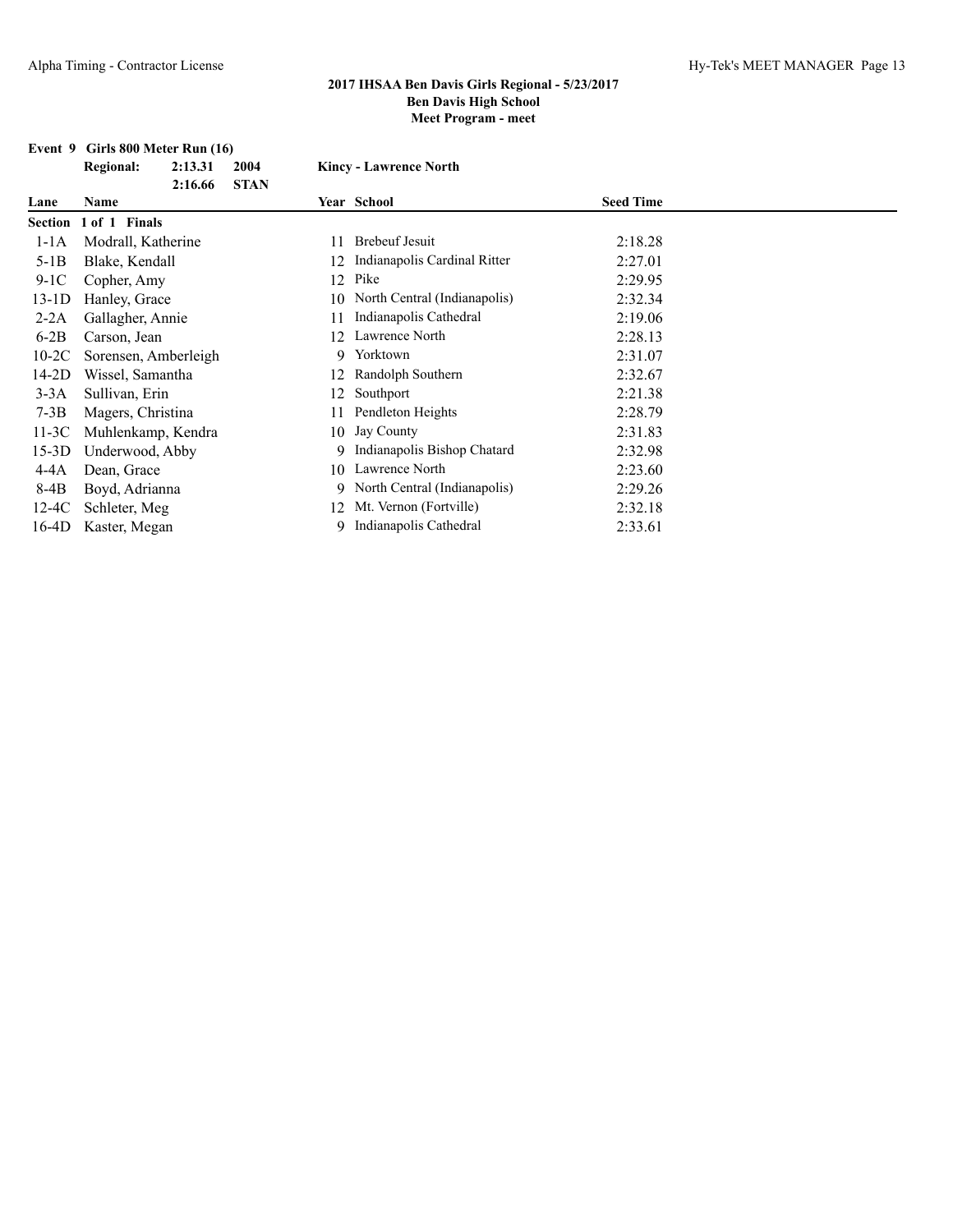# **Event 10 Girls 3200 Meter Run (16)**

| <b>Regional:</b> | 10:36.69 | 2012  |
|------------------|----------|-------|
|                  | 10:55.05 | -STAN |

#### **Regional: 10:36.69 2012 Brenna Poulsen, North Central**

| Lane | Name                  |     | Year School                    | <b>Seed Time</b> |  |
|------|-----------------------|-----|--------------------------------|------------------|--|
|      | Section 1 of 1 Finals |     |                                |                  |  |
|      | Ricks, Kate           |     | 10 Brebeuf Jesuit              | 11:49.92         |  |
|      | Taylor, Nia           | 10  | Pike                           | 11:54.95         |  |
| 3    | Green, Lexie          |     | 9 Southport                    | 11:33.34         |  |
| 4    | O'Donnell, Katie      |     | 10 Brebeuf Jesuit              | 11:37.12         |  |
| 5    | Wehrle, Mary Anna     |     | 9 Indianapolis Cardinal Ritter | 11:37.16         |  |
| 6    | Lampert, Allison      |     | 12 Pike                        | 11:43.12         |  |
|      | Carr, Gracie          |     | 9 Indianapolis Cathedral       | 11:56.36         |  |
| 8    | Arney, Erin           | 11  | Indianapolis Cathedral         | 12:01.08         |  |
| 9    | Loughery, Maddie      | 11  | Lawrence North                 | 12:02.04         |  |
| 10   | Watkins, Morgan       | 11  | Herron                         | 12:14.97         |  |
| 11   | Baer, Faith           | 12. | Pendleton Heights              | 12:19.62         |  |
| 12   | Wehrle, Mariah        | 9   | Indianapolis Cardinal Ritter   | 12:27.63         |  |
| 13   | Aul, Madeline         | 11  | Yorktown                       | 12:28.78         |  |
| 14   | McCarty, Alli         | 12  | Pendleton Heights              | 12:44.91         |  |
| 15   | Keesling, Emma        |     | Randolph Southern              | 12:46.43         |  |
| 16   | Norris, Aubrey        | 11  | Monroe Central                 | 13:00.46         |  |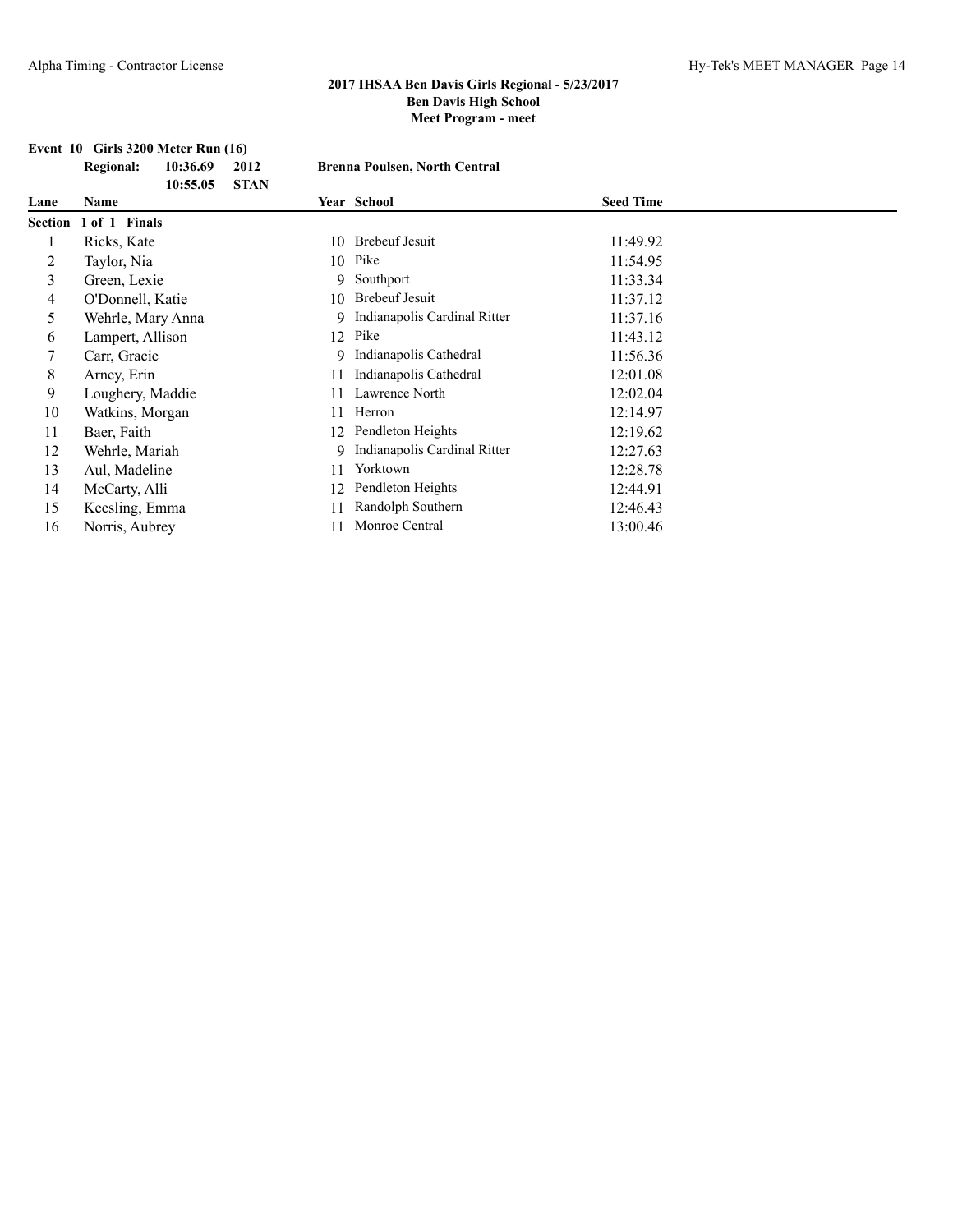# **Event 11 Girls 4x400 Meter Relay (16)**

**3:58.93 STAN**

#### **Regional: 3:51.15 2012 Lawrence Central, Lawrence Central J McCray, A Hall, B Thomas, M Holder**

| Lane    | <b>Team</b>                  | Relay                    |                              | <b>Seed Time</b>                |  |
|---------|------------------------------|--------------------------|------------------------------|---------------------------------|--|
| Section | 1 of 2 Finals                |                          |                              |                                 |  |
| 1       | Jay County                   |                          |                              | 4:27.11                         |  |
|         | 1) Kunkler, Erika 12         | 2) Liette, Breea 11      | 3) Homan, Taylor 12          | 4) Burden, Kelsey 11            |  |
| 2       | Randolph Southern            |                          |                              | 4:25.02                         |  |
|         | 1) Kramer, Kennedy 12        | 2) House, Katlynn 10     | 3) Keesling, Leah 9          | 4) Wissel, Samantha 12          |  |
| 3       | Indianapolis Cardinal Ritter |                          |                              | 4:24.71                         |  |
|         | 1) Aceves, Azul 10           | 2) Blake, Kendall 12     | 3) Collester, Rebecca 12     | 4) Schembre, Phoebe 12          |  |
|         | 5) Hunter, Kailyn 9          | 6) Sullivan, Haley 11    | 7) Troll, Christina 10       |                                 |  |
| 4       | Park Tudor                   |                          |                              | 4:21.50                         |  |
|         | 1) Hart, Shelby 11           | 2) Nibbs, Taylee 10      | 3) Plewes, Abbi 12           | 4) Shafique, Hana 11            |  |
|         | 5) Edwards, Veeanna 12       | 6) Lindstrom, Linnea 11  | 7) Townsend, Kaelyn 12       |                                 |  |
| 5       | Anderson                     |                          |                              | 4:22.74                         |  |
|         | 1) Lopez-Acosta, Gabriela 9  | 2) Hudson, Ariahna 11    | 3) Welch, Amaani 11          | 4) Hamilton, Staisha 10         |  |
| 6       | Pendleton Heights            |                          |                              | 4:23.09                         |  |
|         | 1) Cowger, Kate 11           | 2) Magers, Christina 11  | 3) Dudley, Sarah 11          | 4) Smith, Anna 9                |  |
| 7       | <b>Brebeuf Jesuit</b>        |                          |                              | 4:26.05                         |  |
|         | 1) Altman, Marley 10         | 2) Chestnut, Brooklyn 9  | 3) Coleman, Calyn 10         | 4) Gallagher, Mikayla 11        |  |
|         | 5) Killebrew, Semira 10      | 6) Modrall, Katherine 11 | 7) Smith, Jordan 11          | 8) Turner, Nakita 11            |  |
| Section | 2 of 2 Finals                |                          |                              |                                 |  |
| 1       | Perry Meridian               |                          |                              | 4:08.20                         |  |
|         | 1) Bargue, Hannah 9          | 2) Gayden, Tyunna 11     | 3) Gayden, Terranecia 12     | 4) Hunter, Iyanla 10            |  |
|         | 5) Jones, Sarah 11           |                          |                              |                                 |  |
| 2       | Lawrence North               |                          |                              | 4:05.29                         |  |
|         | 1) Watts, Mary 11            | 2) Dean, Grace 10        | 3) Barlow, Kennedy 10        | 4) Riding, Shania 12            |  |
| 3       | Pike                         |                          |                              | 4:04.11                         |  |
|         | 1) Irby, Lynna 12            | 2) Payne, Brooklyn 9     | 3) Ross, Jailyn 10           | 4) Wykle, Makyia 10             |  |
|         | 5) Diallo, Kadiatou 12       | 6) Copher, Amy 12        | 7) Miller, Ja'Niyah 9        |                                 |  |
| 4       | North Central (Indianapolis) |                          |                              | 3:57.47<br><b>STAN</b>          |  |
|         | 1) Jones, Courtney 12        | 2) Miles, Amani 12       | 3) Boyd, Adrianna 9          | 4) Lehman, Alicia 11            |  |
|         | 5) Carson, Jasmine 11        | 6) Reese, Ai'Lliyah 9    | 7) Robinson, Alyssa 10       | 8) Robinson, Chanler 9          |  |
| 5       | Indianapolis Bishop Chatard  |                          |                              | 3:58.71<br><b>STAN</b>          |  |
|         | 1) Barnes, Beth 10           | 2) Dietrick, Katie 10    | 3) Jacquay, Delaney 12       | 4) Hamilton-Ragsdale, Sydney 10 |  |
|         | 5) Guess, Rebekkah 10        | 6) Stickel, Miranda 9    | 7) Underwood, Abby 9         | 8) White, Tyler 11              |  |
| 6       | Lawrence Central             |                          |                              | 4:01.52                         |  |
|         | 1) Jennings, Candace 11      | 2) Jones, Jimmesia 11    | 3) Norwood, Jai-Lyn 11       | 4) Parchman, Ayana 10           |  |
|         | 5) Simmons, De'Aira 11       | 6) Steinhardt, Sydney 12 | 7) Wallace, Mariah 12        |                                 |  |
| 7       | Indianapolis Cathedral       |                          |                              | 4:05.82                         |  |
|         | 1) Blanchet, Marcelle 9      | 2) Alatorre, Sofia 11    | 3) Manley, Sydney 10         | 4) Miller, Kennedy 10           |  |
|         | 5) Mernitz, Kendrick 9       | 6) Reeves, Gretchen 11   |                              |                                 |  |
| 8       | Ben Davis                    |                          |                              | 4:14.06                         |  |
|         | 1) Simmons-Avant, Kyara 12   | 2) Cole, Monyae 10       | 3) Goss, Khera 9             | 4) Jones, Briana 10             |  |
|         | 5) Reynoso, Melanie 10       | 6) Campbell, Ralen 12    | 7) Washington, Antwonette 11 |                                 |  |
| 9       | Yorktown                     |                          |                              | 4:19.44                         |  |
|         | 1) Morgan, Kelsey 11         | 2) Brown, Indira 11      | 3) Sorensen, Amberleigh 9    | 4) Rapp, Hannah 11              |  |